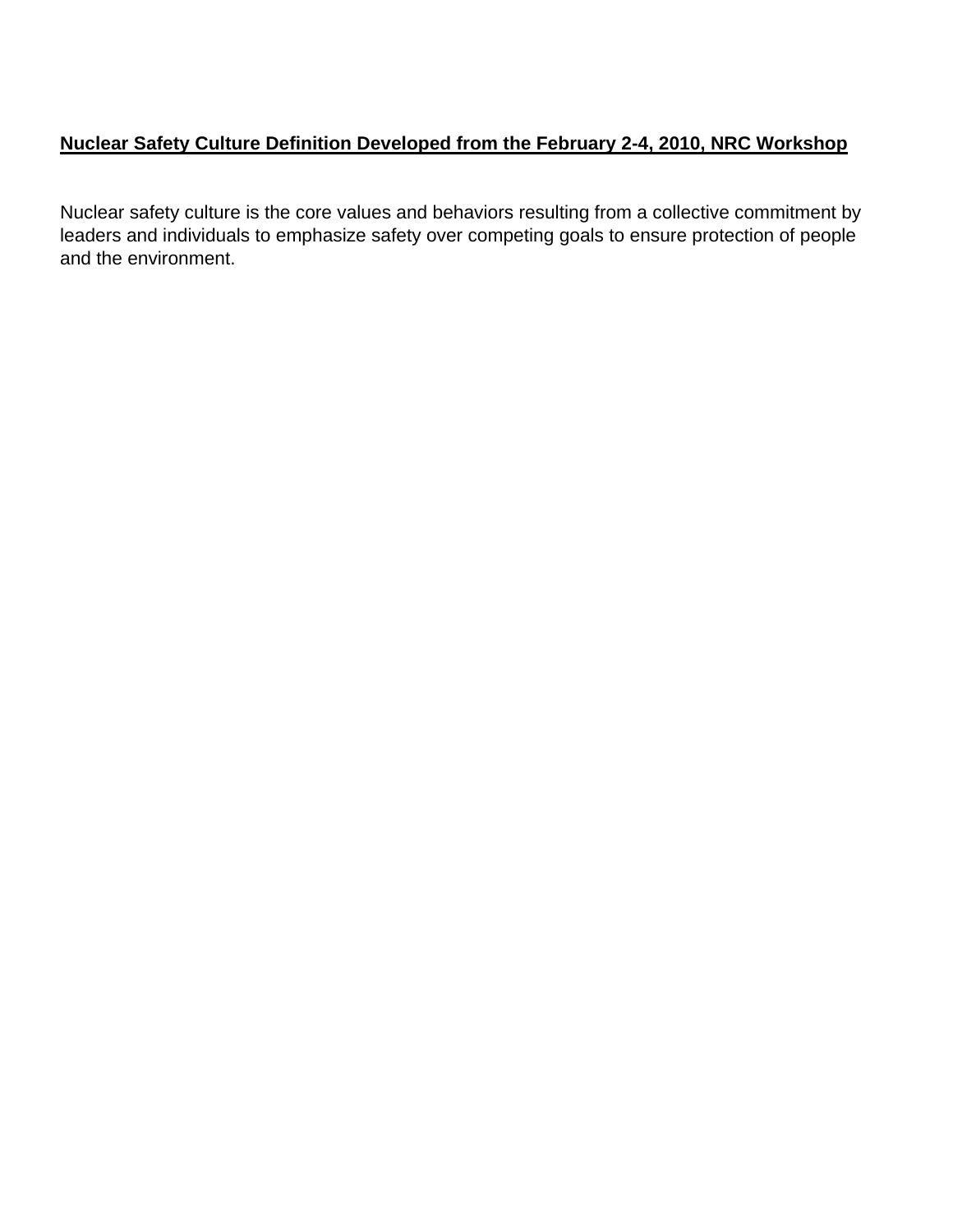# **Nuclear Safety Culture Traits Master List Developed from All Breakout sessions During the February 2-4, 2010, NRC Workshop**

All member of the organization understand the vision/mission of the organization - Mission statement of the organization has been identified and internalized Clear and concise safety and health processes Plant activities are governed by high quality processes and procedures Lines of authority are clearly understood – who makes or who is involved with the decisions. Decision making authority. People are treated with dignity and respect. Personnel are rigorous in their approach to problem solving Everyone understands their roles and responsibilities and organizational priorities are established for their work. Work processes are clearly defined Safety conscious work environment is fostered Negative (thou shall not retaliate) vs Positive (encouraging collaboration and zero tolerance for retaliation) Staff reporting concerns without retribution Personnel do not proceed in the face of uncertainty Continuous learning environment is embraced Employees have confidence that issues are identified, prioritized and resolved in a timely manner. Opposing views are encouraged at all levels. Independent critical feedback is sought after and acted upon. Independent assessment, QA organizations, NRC feedback, Independent trade organizations, Joint commission brought in for external assessments Leaders provide timely and effective responses to employee concerns. Staff receives feedback on their reported concern Leaders are trusted by members of their organization. Leaders must demonstrate their commitment to safety by setting and reinforcing high standards. Management communicates important decisions and their bases Lines of communication should be open, and management is visible in the field. Mutual trust between management and employees Actions must match words Leadership and management creates the culture in the organization through their behavior Desired leadership behaviors are factored into succession planning and development Upper management does not interfere with the findings of oversight organizations and the organizational structure enhances the independence of the oversight organizations Leaders who talk the talk and walk the walk There is a commitment to maintaining equipment so that everything is in working order. Individuals are skilled and knowledgeable in their areas of expertise. Encourage people to improve their skill base. The organization avoids complacency Positive behavior is rewarded and celebrated. Organization demonstrates a bias toward problem resolution. Collective Continuous preoccupation with (the possibility of) failure Non punitive response to error (i.e. "Just Culture") Lines of communication are open and clear between management and the workforce. Transparency. Decision making distinguishes between allowable and prudent choices. Rewards and sanctions are used to reinforce the desired positive nuclear safety behaviors. (Internal) self assessment is encouraged Use of human error prevention techniques - human performance aspects, schedules have realistic duration. Early problem identification is encouraged Constructive use of operational experience and lessons learned "It can't happen here" attitude is avoided.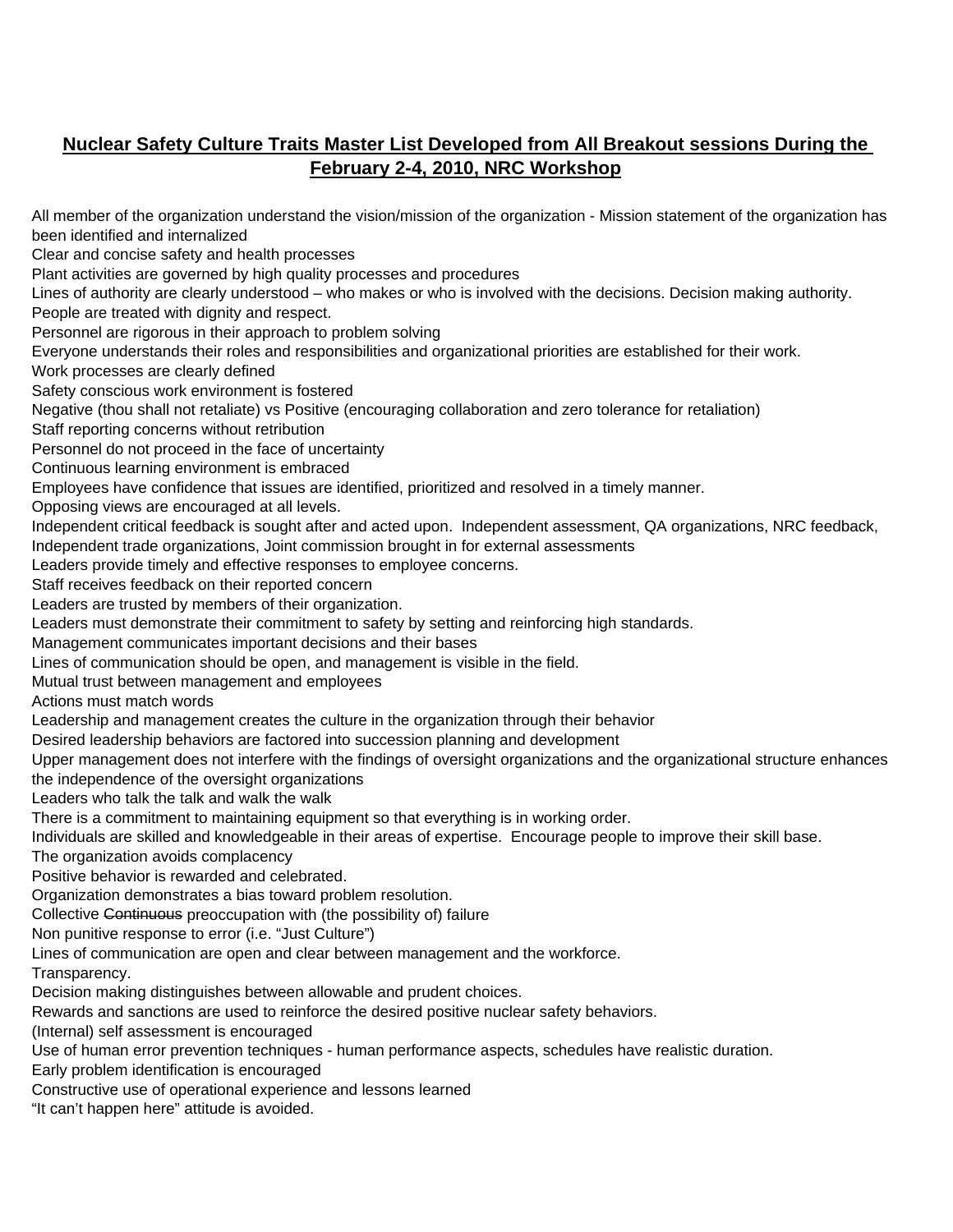Questioning attitude

Fair and consistent discipline in all personnel matters

System exists to track, trend, evaluate, disposition issues and is open to all employees.

Complete and accurate data is documented and reported to all regulatory and oversight authorities.

Listening is reinforced by actions taken

Quality assurance and employee assurance are independent of the areas they are overseeing.

All employees are held accountable for integrity

Active questioning attitude

Professional [bravery] integrity and a willingness to bring up problems and issues

Pursuing the answer vs. posing the question . …Pursuing the answer should be encouraged.

Alternative avenues for raising concerns (DPO or ADR) are valued and used

Peer on peer avenue for dealing with Harassment Intimidation Retaliation Discrimination

Continuous learning and continuous feedback

Schedules are realistic and do not challenge safety standards

Critical safety functions are understood and maintained

Tools used to maintain the nuclear safety culture are embraced by the organization and used to improve ALL aspects of performance

I will always strive to do better. I will be aware of all conditions in my work area that could produce an incident/injury. I will be aware of my own security and report suspicious activities and take responsibility for myself and fellow workers.

My individual goals and my company goals are tied positively to safety.

In handling/using RAM, the benefits are always commensurate with the risks. I cannot be a "wild cowboy."

I understand the things I do in my job is an integral part of what happens to the patient, the public, myself, my coworkers, and the environment.

I will get enough sleep before working and leave my work area in a tidy condition.

Commitments by medical professionals to ensure medical procedures that involve nuclear material are conducted safely. Willingness of leadership to receive/investigate/resolve problems.

Ensure patients are informed of risk/benefit of medical procedures (informed consent)

Behavior attention to details and reporting of problems/unusual occurrences (do the thing right rather than do the right thing)

Staff educated on radiation safety

I will use the right tool for the job and use it properly. I will not take shortcuts or jerry-rig equipment.

I know how to communicate anything that is out of specification or out of the norm and have the responsibility to do so.

Willingness to continue to learn on the part of the individual and willingness on the part of the management to encourage and reward the learning.

I know when to ask for help. (No one knows everything).

Synergism with collaboration

**Ownership** 

Precision

Education focused

Checking yourself (right dose, right drug, "measure twice, cut once")

Commitment to safety

Perception of risk

Positive attitude of individual

Awareness, education, training

Motivation (of individual)

Keeping up with technology

Self-reporting of shortcomings

Maintaining of SOPs

Frequent communication

Synergistic collaboration

Report Incidents/Unexpected Occurrences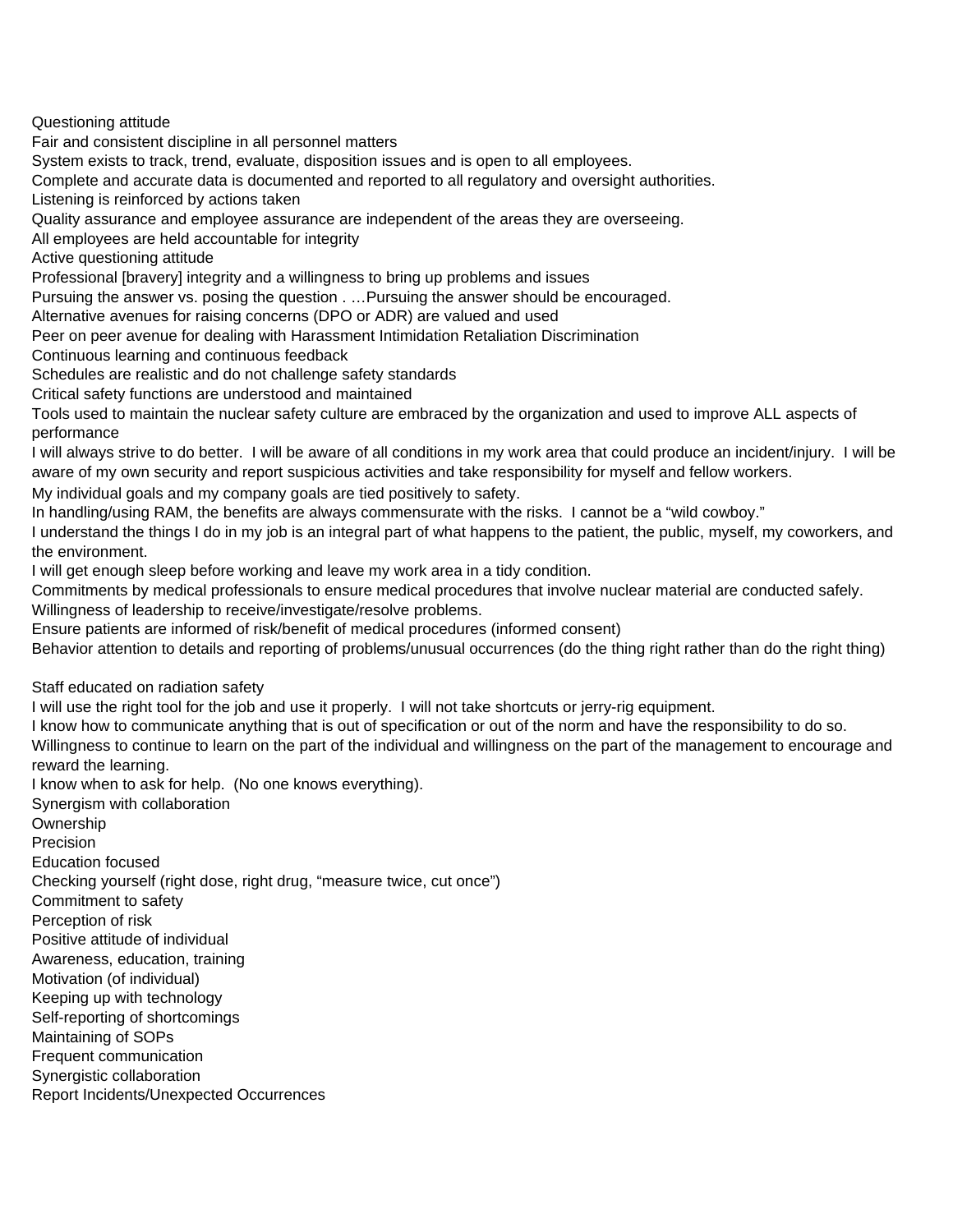Self reporting (individual) Weighs Risks before Jumping In Challenge Status Quo The individual recognizes their responsibility in protecting themselves, their coworkers, and their environment Mentor new workers Show respect to others Fixing things right Take action to correct Identify unmarked hazards (Working safely by proper) use of personal protective equipment Taking ownership Procedure compliance/follow approved procedures Verify safety requirements in place Effective metrics and goals Participate in training Receptive to training Voice Concerns Trending events and near misses/hits Good materials/equipment condition **Communicates** Three way communication Being prepared Open to outside experience and information Organizational alignment Rewarding safe behaviors Excellence in causal analysis (Behavioral) Observation program Situation awareness Broad, active participation Accountability Risk awareness Take the right action Measure twice, cut once Trust but verify Visibility of management First hand knowledge of what operators do Safety first Complete transparency Discuss decisions Inform team members Broadcast status regularly Root cause analysis of issues/defects Failure mode analysis Validate assumptions and data Application of lessons learned Impact of priority Clear roles and responsibilities Process ownership **Traceability** Prioritize and eliminate risks early Self and independent audits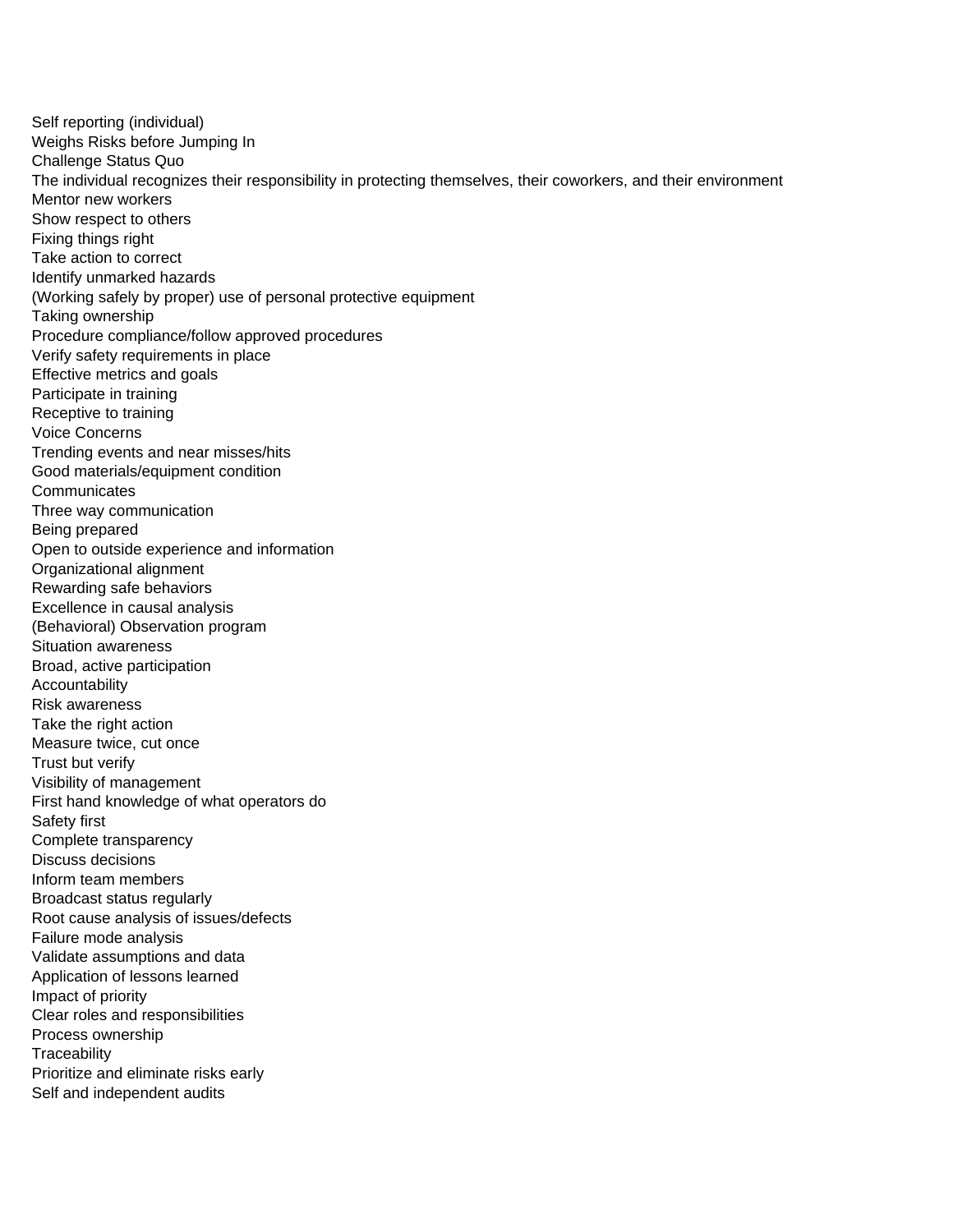Self-assessment Healthy corrective action program A used and useful employee concerns program Good pre-job briefs No shooting of the messenger Honoring input Ability and confidence to take control Lines of communication run both ways Willingness to stop work Competence commensurate with responsibilities Adaptability to procedural or priority changes An obvious safety chain of command Industry participation and use of industry operating experience Disaster preparedness Good shift turnover Management solicits feedback from workers Workers involved in identifying and correcting deficiencies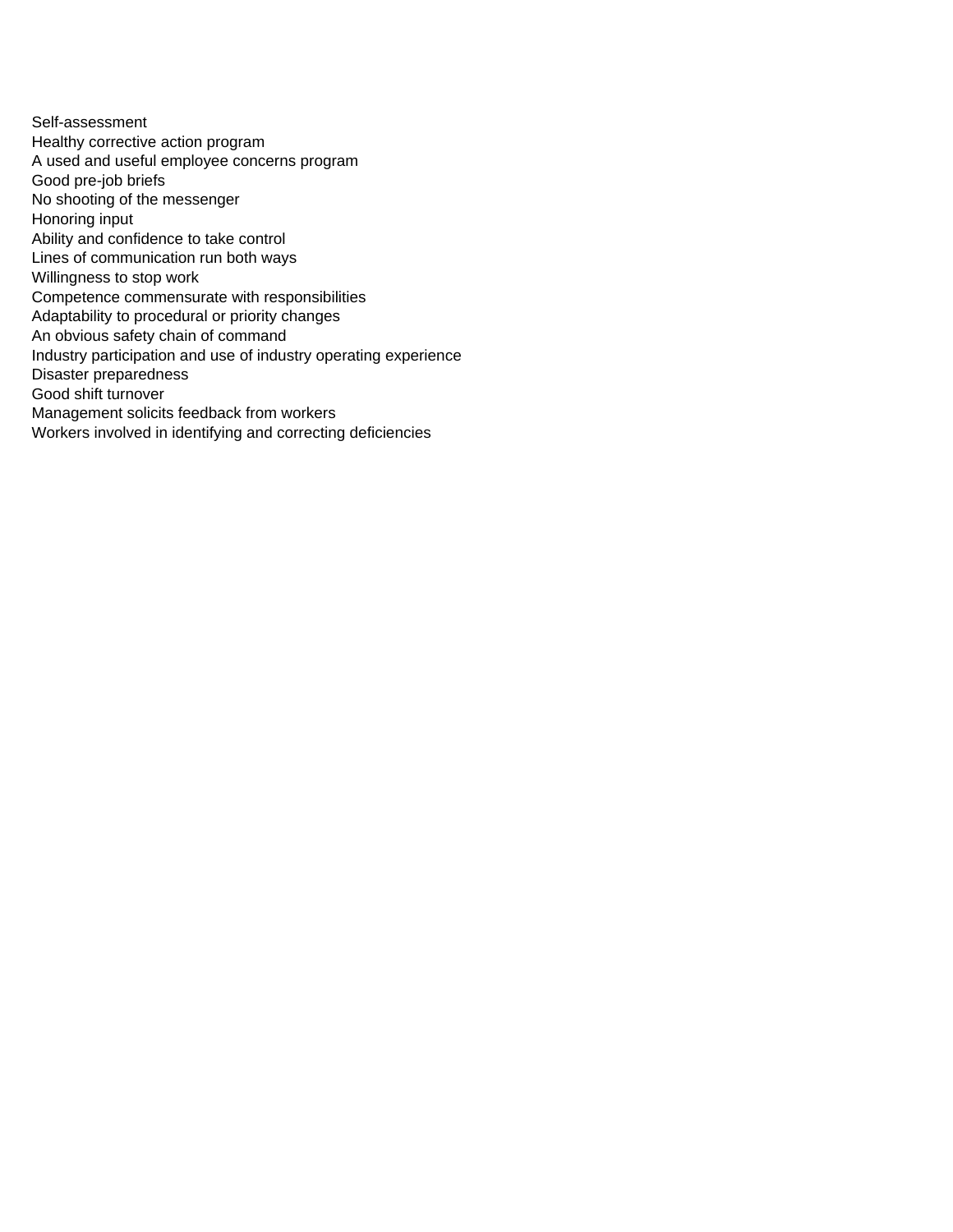# **Nuclear Safety Culture Trait #1 Developed from the February 2-4, 2010, NRC Workshop**

#### **Problem Resolution and Metrics**

The organization ensures that issues potentially impacting safety or security are promptly identified, fully evaluated, and promptly addressed and corrected commensurate with their significance.

# **Draft Traits Categorized**

System exists to track, trend, evaluate, disposition issues and is open to all employees. Risk evaluation program Failure mode analysis Trending events and near misses/hits Validate assumptions and data Identify unmarked hazards Excellence in causal analysis Self and independent audits Self-assessment Employees have confidence that issues are identified, prioritized and resolved in a timely manner. Root cause analysis **Exercise 2018 Root cause analysis of issues/defects** Healthy corrective action program A used and useful employee concerns program Effective metrics and goals Tools used to maintain the nuclear safety culture are embraced by the organization and used to improve ALL aspects of performance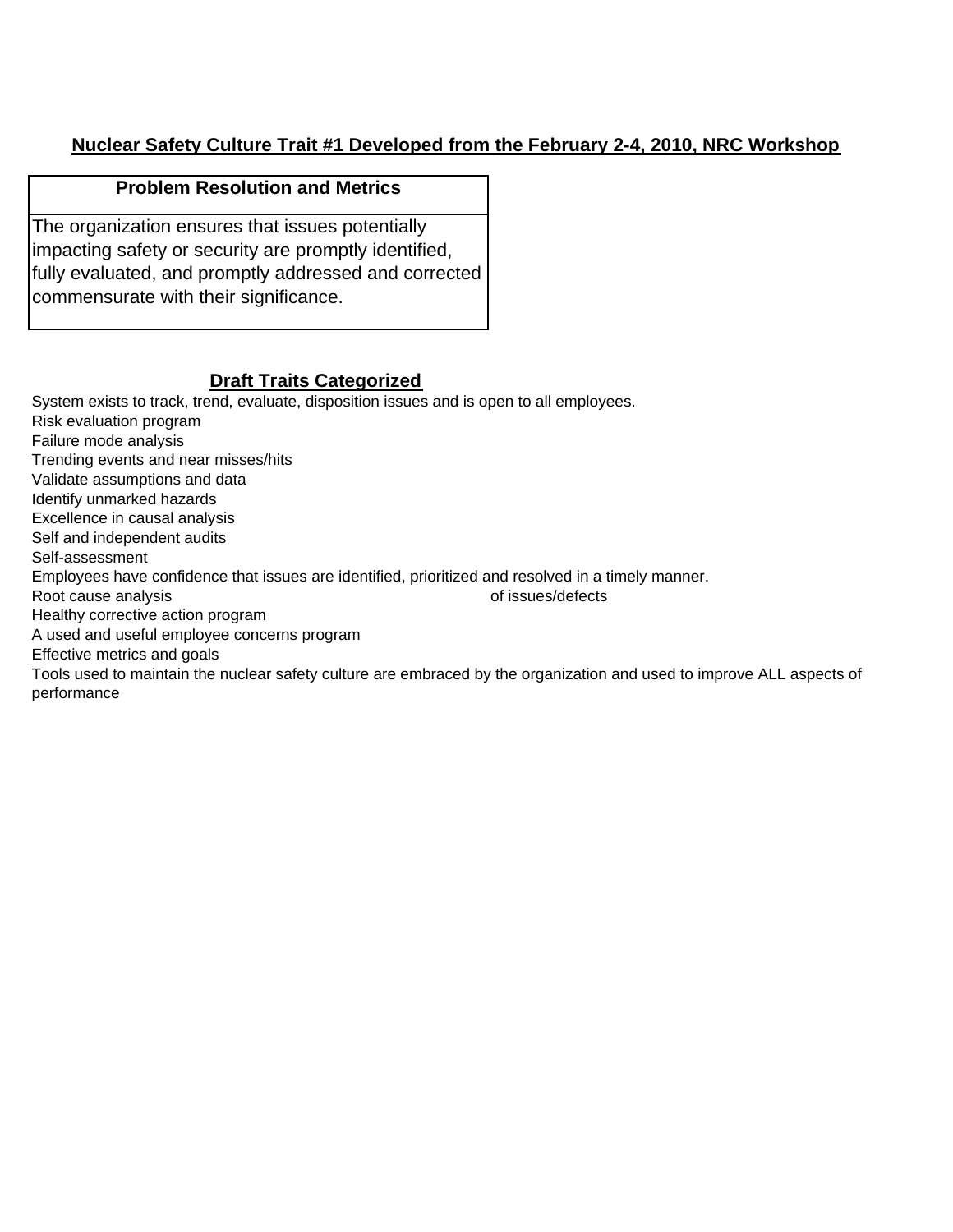### **Nuclear Safety Culture Trait #2 Developed from the February 2-4, 2010, NRC Workshop**

|          | <b>Personal Responsibilities</b><br>and Attitudes         |
|----------|-----------------------------------------------------------|
| Trait #2 | Everyone is personally<br>responsible for nuclear safety. |

#### **Draft Traits Categorized**

\*\* medical materials specific

Self checking

Being prepared, anticipate The individual recognizes their responsibility in protecting themselves, their coworkers, and their environment People are treated with dignity and respect. Show respect to others Take the right action **Teamwork** Broad, active participation Individual self reports Think before acting Verify safety requirements in place Working safely (commited) Weighs Risks before Jumping In Positive attitude of individual I will get enough sleep before working and leave my work area in a tidy condition. Take action to correct Lookout for coworkers Perception of risk Situation awareness Collective Continuous preoccupation with (the possibility of) failure Risk awareness Process ownership Safety first Accountability Is Accountable All employees are held accountable for integrity Ability and confidence to take control Commitment to safety Motivation (of individual) I will always strive to do better. I will be aware of all conditions in my work area that could produce an incident/injury. I will be aware of my own security and report suspicious activities and take responsibility for myself and fellow workers.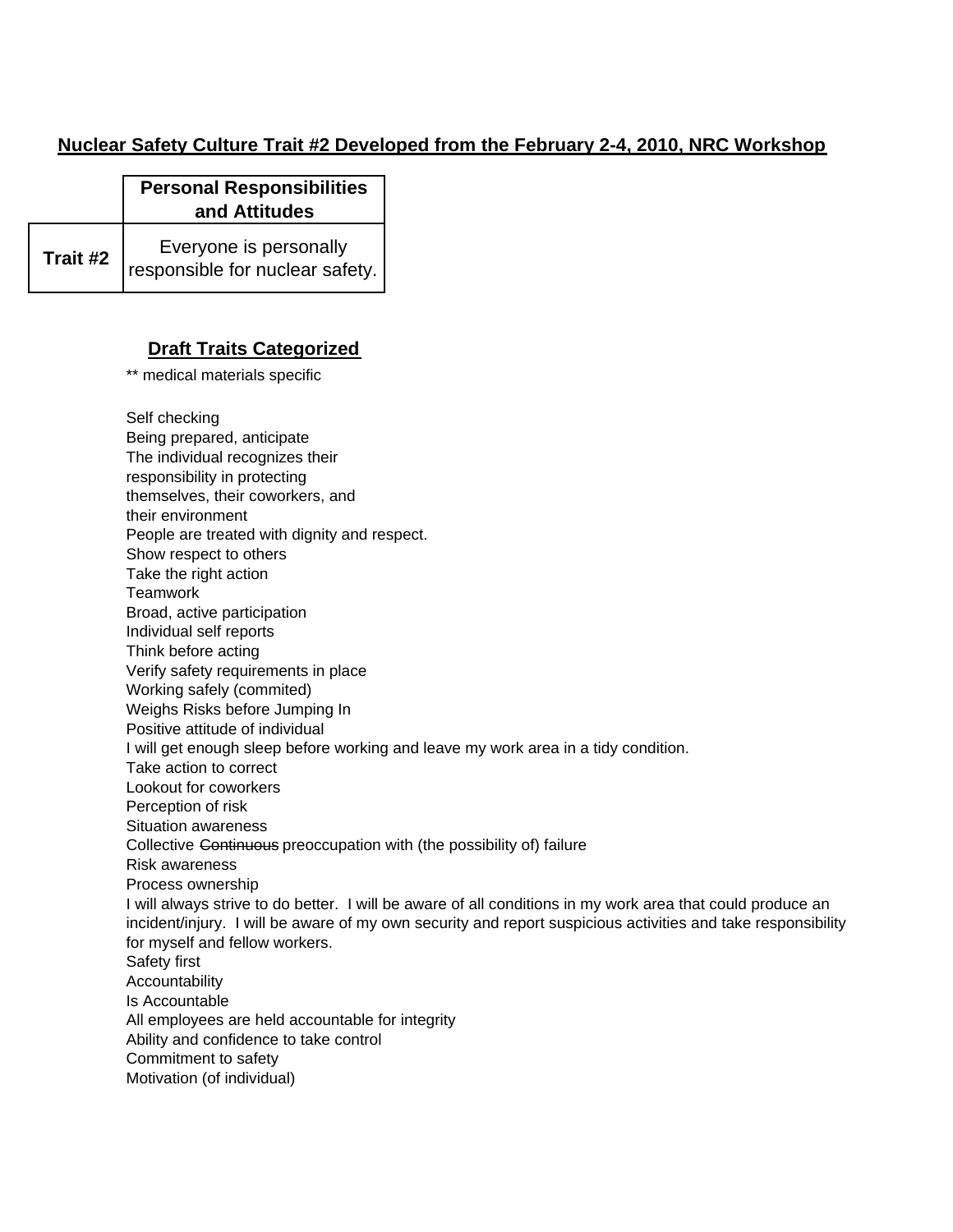In handling/using RAM, the benefits are always commensurate with the risks. I cannot be a "wild cowboy."

(Working safely by proper) use of personal protective equipment

Listens and follows directions

I understand the things I do in my job is an integral part of what happens to the patient, the public, myself, my coworkers, and the environment.

Behavior attention to details and reporting of problems/unusual occurrences (do the thing right rather than do the right thing)

My individual goals and my company goals are tied positively to safety.

Taking ownership

Personnel do not proceed in the face of uncertainty

Use of human error prevention techniques - human performance aspects, schedules have realistic duration.

Staff knowing who to report to and how

I will use the right tool for the job and use it properly. I will not take shortcuts or jerry-rig equipment. \*\*Commitments by medical professionals to ensure medical procedures that involve nuclear material are conducted safely.

I know when to ask for help. (No one knows everything).

**Ownership** 

Pursuing the answer vs. posing the question . …Pursuing the answer should be encouraged.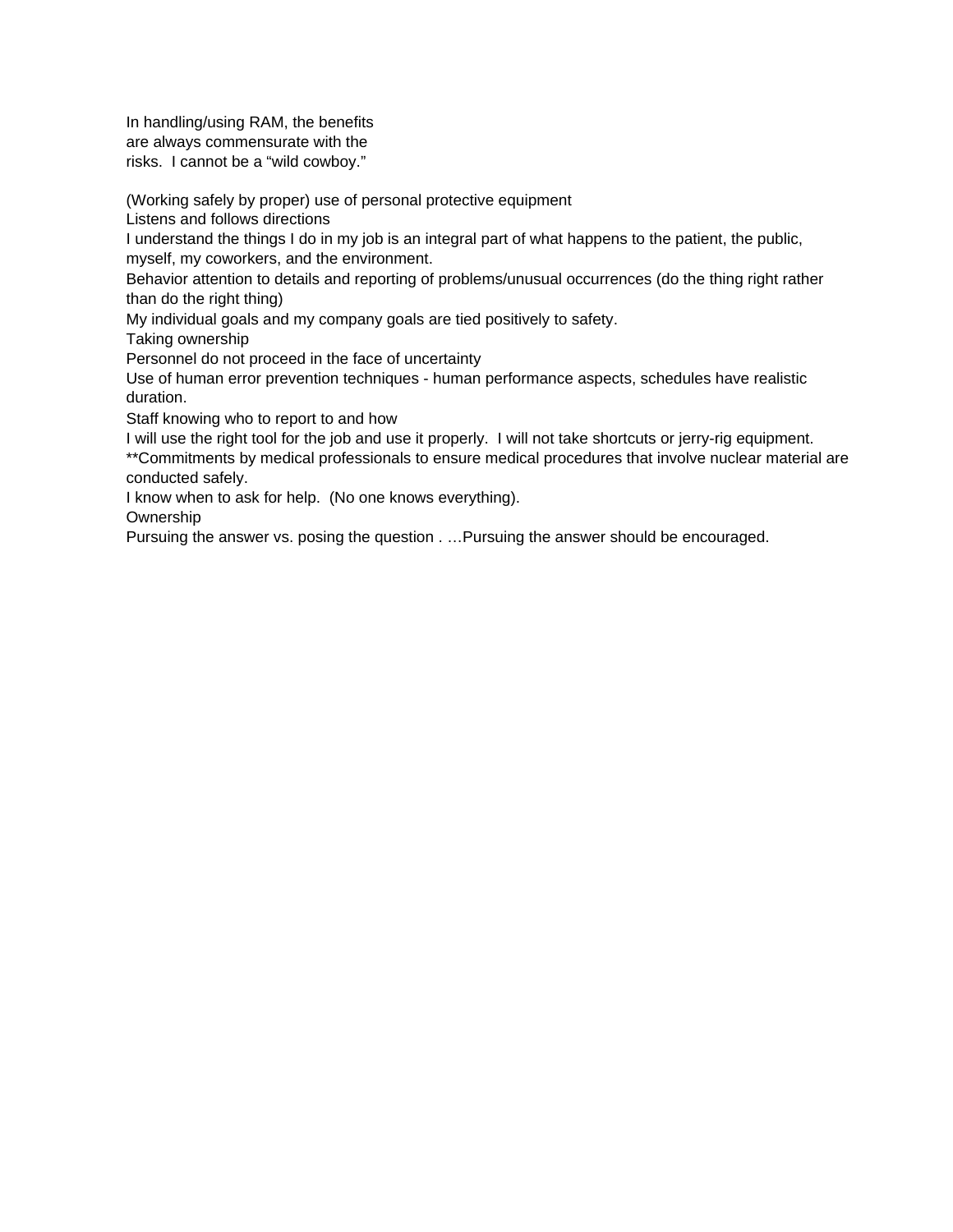#### **Nuclear Safety Culture Trait #3 Developed from the February 2-4, 2010, NRC Workshop**

|          | <b>Processes and procedures</b>                                                                                 |
|----------|-----------------------------------------------------------------------------------------------------------------|
| Trait #3 | Processes for planning and<br>controlling work activities are<br>implemented such that safety is<br>maintained. |

## **Draft Traits Categorized**

\* is Power reactor specific

Impact of priority

Measure twice, cut once

Familiarity of SOPs

Clear and concise safety and health processes

**Traceability** 

\*Good pre-job briefs

Good materials/equipment condition

Adaptability to procedural or priority changes

Incorporating safety into process

Work processes are clearly defined

Prioritize and eliminate risks early

Procedure compliance/follow approved procedures

Use PPE correctly (personal protective equipment)

(Plant) activities are governed by high quality processes and procedures

Good shift turnover

Quality assurance and employee assurance are independent of the areas they are overseeing. Precision

Checking yourself (right dose, right drug, "measure twice, cut once") Maintaining of SOPs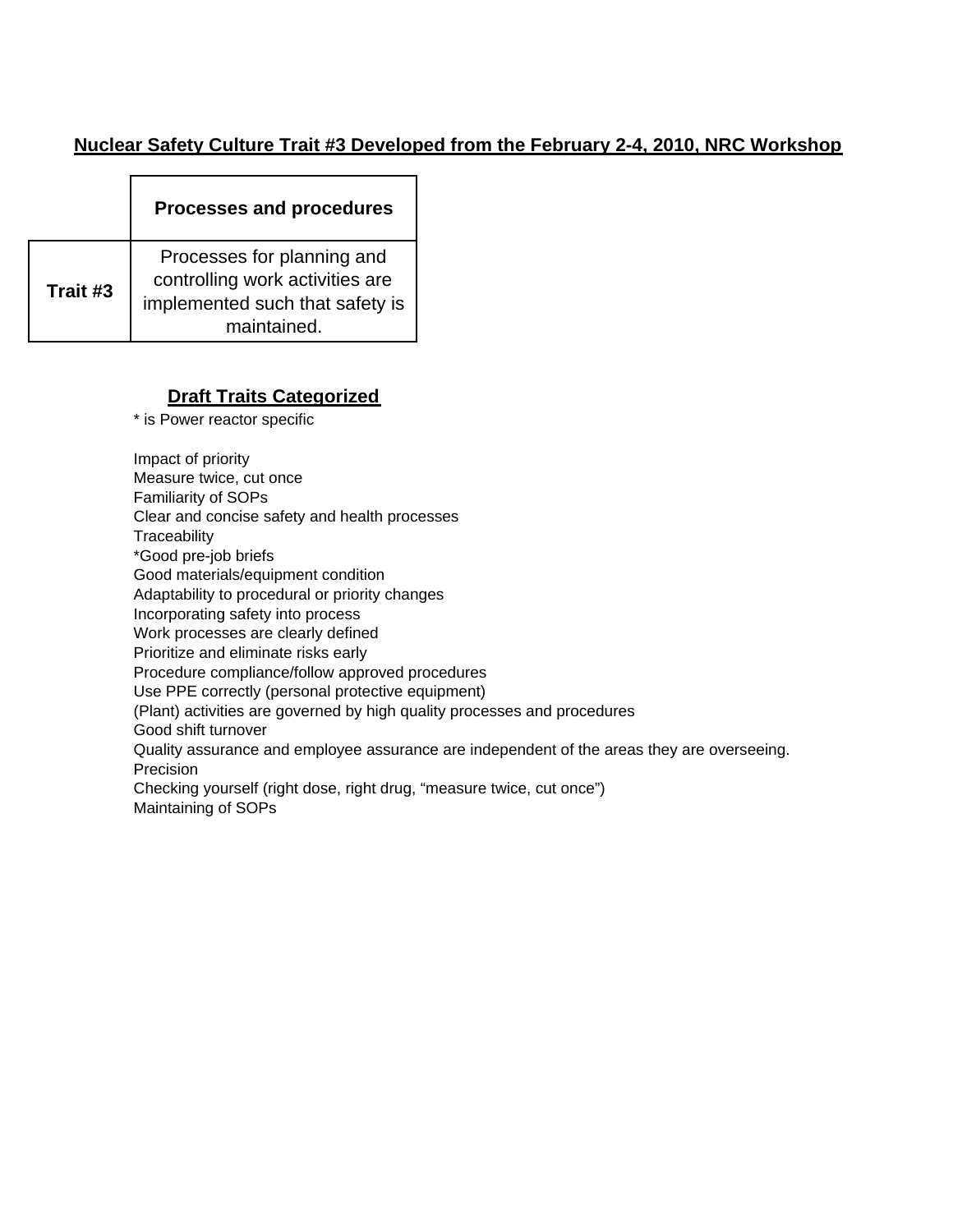# **Nuclear Safety Culture Trait #4 Developed from the February 2-4, 2010, NRC Workshop**

|          | <b>Continuous Learning</b> |
|----------|----------------------------|
| Trait #4 | Organizational learning is |
|          | embraced.                  |

#### **Draft Traits Categorized**

Continuous learning environment is embraced Industry participation Uuse of industry operating experience Open to outside experience and information Awareness, education, training continuous improvement Individuals are skilled and knowledgeable in their areas of expertise. Encourage people to improve their skill base. Everyone understands their roles and responsibilities and organizational priorities are established for their work. suggests improvements Mentor new workers Fixing things right Constructive use of operational experience and lessons learned Disaster preparedness (Behavioral) Observation program Competence commensurate with responsibilities Application of lessons learned Staff educated on radiation safety Participate in training Receptive to training Continuous learning and continuous feedback Education focused Keeping up with technology I will understand the tasks at hand and follow the procedures implicitly. My quest for knowledge/safety is ongoing Willingness to continue to learn on the part of the individual and willingness on the part of the management to encourage and reward the learning.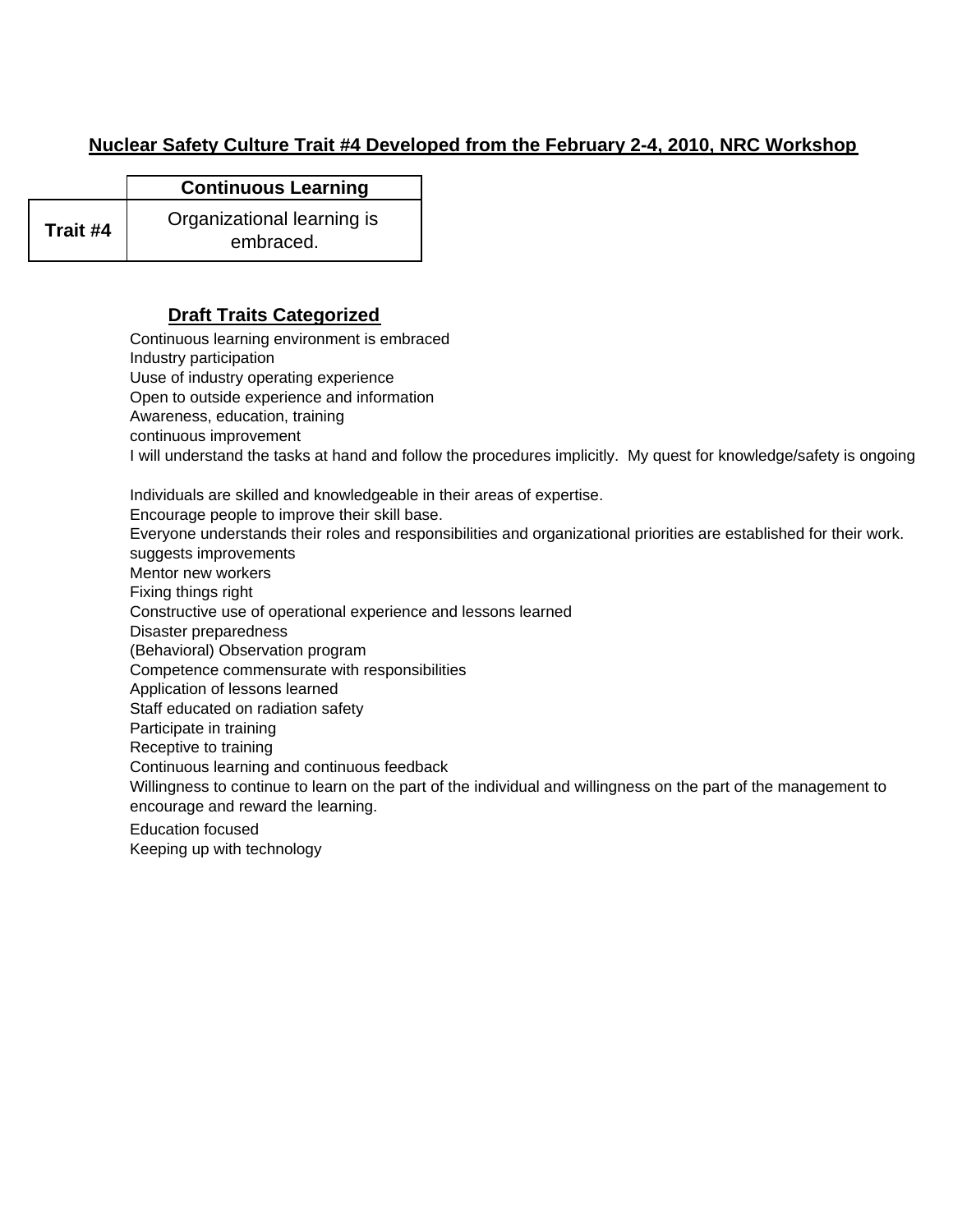# **Nuclear Safety Culture Trait #5 Developed from the February 2-4, 2010, NRC Workshop**

**Leadership Safety Behaviors**

**Trait #5** Leaders demonstrate commitment to safety.

# **Draft Traits Categorized**

Listening is reinforced by actions taken

Decision making distinguishes between allowable and prudent choices.

Organization demonstrates a bias toward problem resolution.

Discuss decisions

Willingness of leadership to receive/investigate/resolve problems.

Management communicates important decisions and their bases

Management in the field enforce standards

Management respects differing opinions

Leaders provide timely and effective responses to employee concerns.

Leaders who talk the talk and walk the walk

Lines of authority are clearly understood – who makes or who is involved with the decisions. Decision making authority.

Desired leadership behaviors are factored into succession planning and development

Leaders must demonstrate their commitment to safety by setting and reinforcing high standards.

Leadership and Leadership development

Leaders are trusted by members of their organization.

Organizational alignment

Everyone understands their roles and responsibilities and organizational priorities are established for their work. All member of the organization understand the vision/mission of the organization - Mission statement of the

organization has been identified and internalized

Management solicits feedback from workers

Clear roles and responsibilities

First hand knowledge of what operators do

Critical safety functions are understood and maintained

An obvious safety chain of command

Personnel are rigorous in their approach to problem solving

There is a commitment to maintaining equipment so that everything is in working order.

Visibility of management

Rewarding safe behaviors

Rewards and sanctions are used to reinforce the desired positive nuclear safety behaviors.

Positive behavior is rewarded and celebrated.

Actions must match words

Conflict resolution

Schedules are realistic and do not challenge safety standards

Independent critical feedback is sought after and acted upon. Independent assessment, QA organizations, NRC feedback, Independent trade organizations, Joint commission brought in for external assessments

Lines of communication should be open, and management is visible in the field.

Mutual trust between management and employees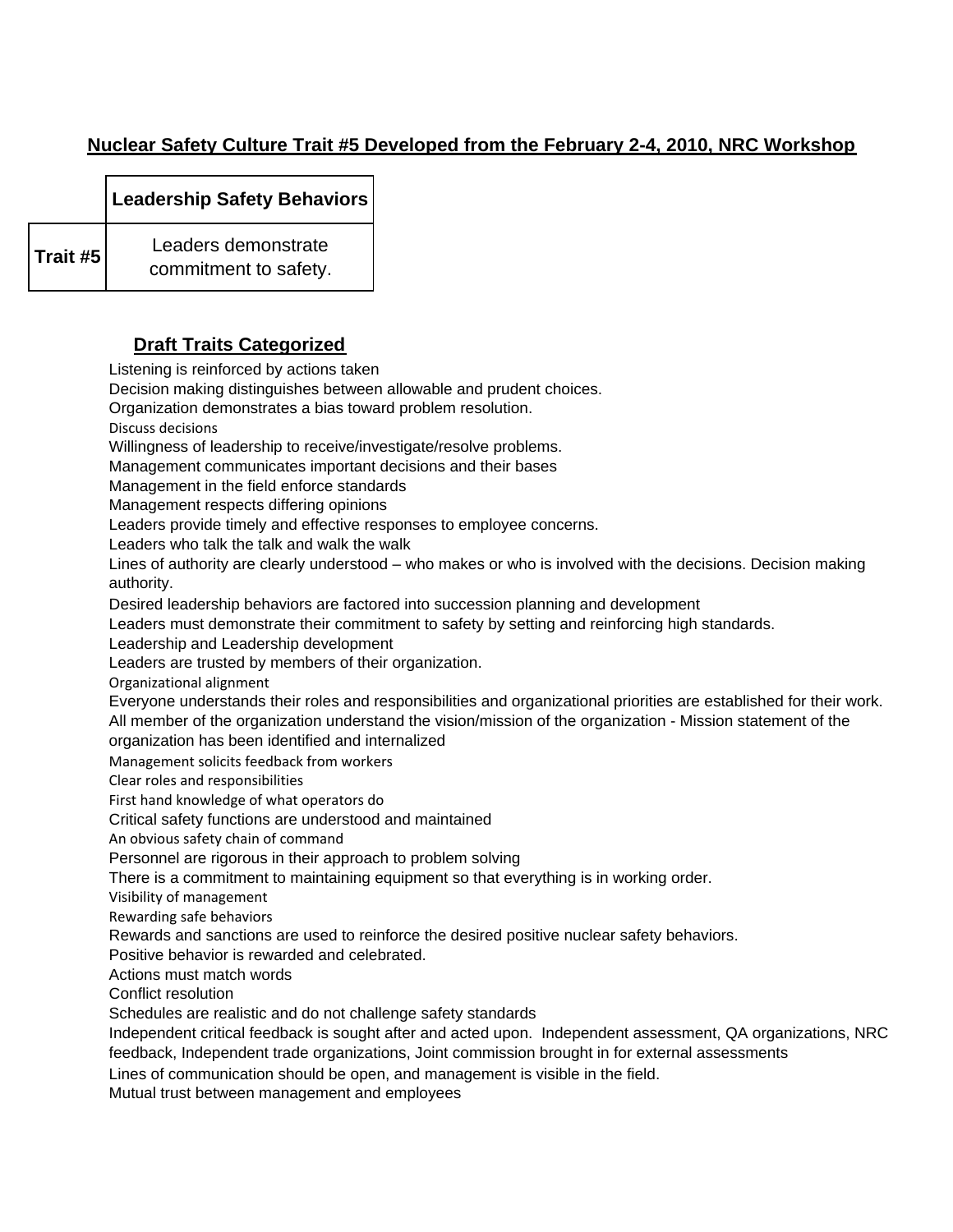Leadership and management creates the culture in the organization through their behavior Honoring input Upper management does not interfere with the findings of oversight organizations and the organizational structure enhances the independence of the oversight organizations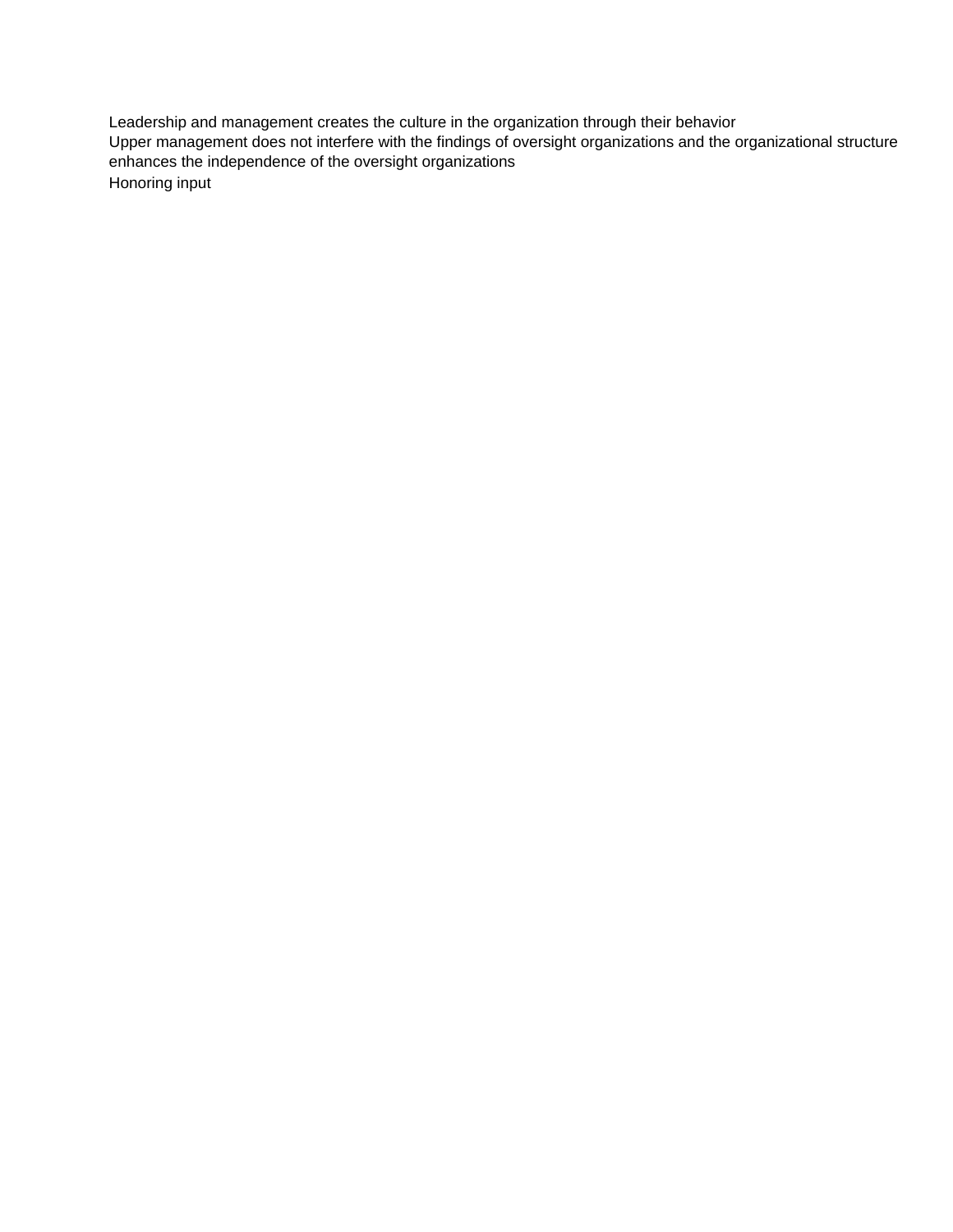## **Nuclear Safety Culture Trait #6 Developed from the February 2-4, 2010, NRC Workshop**

|          | <b>Effective Safety</b><br><b>Communication</b>                               |
|----------|-------------------------------------------------------------------------------|
| Trait #6 | <b>Effective Communication is</b><br>essential to maintain focus on<br>Safety |

#### **Draft Traits Categorized**

\*\* medical specific

Inform team members

Complete and accurate data is documented and reported to all regulatory and oversight authorities.

\*\*Ensure patients are informed of risk/benefit of medical procedures (informed consent)

**Trusts** 

Lines of communication are open and clear between management and the workforce.

Lines of communication run both ways

Synergistic collaboration

**Communicates** 

Three way communication

I know how to communicate anything that is out of specification or out of the norm and have the responsibility to do so.

I will have a clear and open line of communication up and down the chain and no work in a silo

Broadcast status regularly

Communication - frequent, free association, feedback

Synergism with collaboration

Frequent communication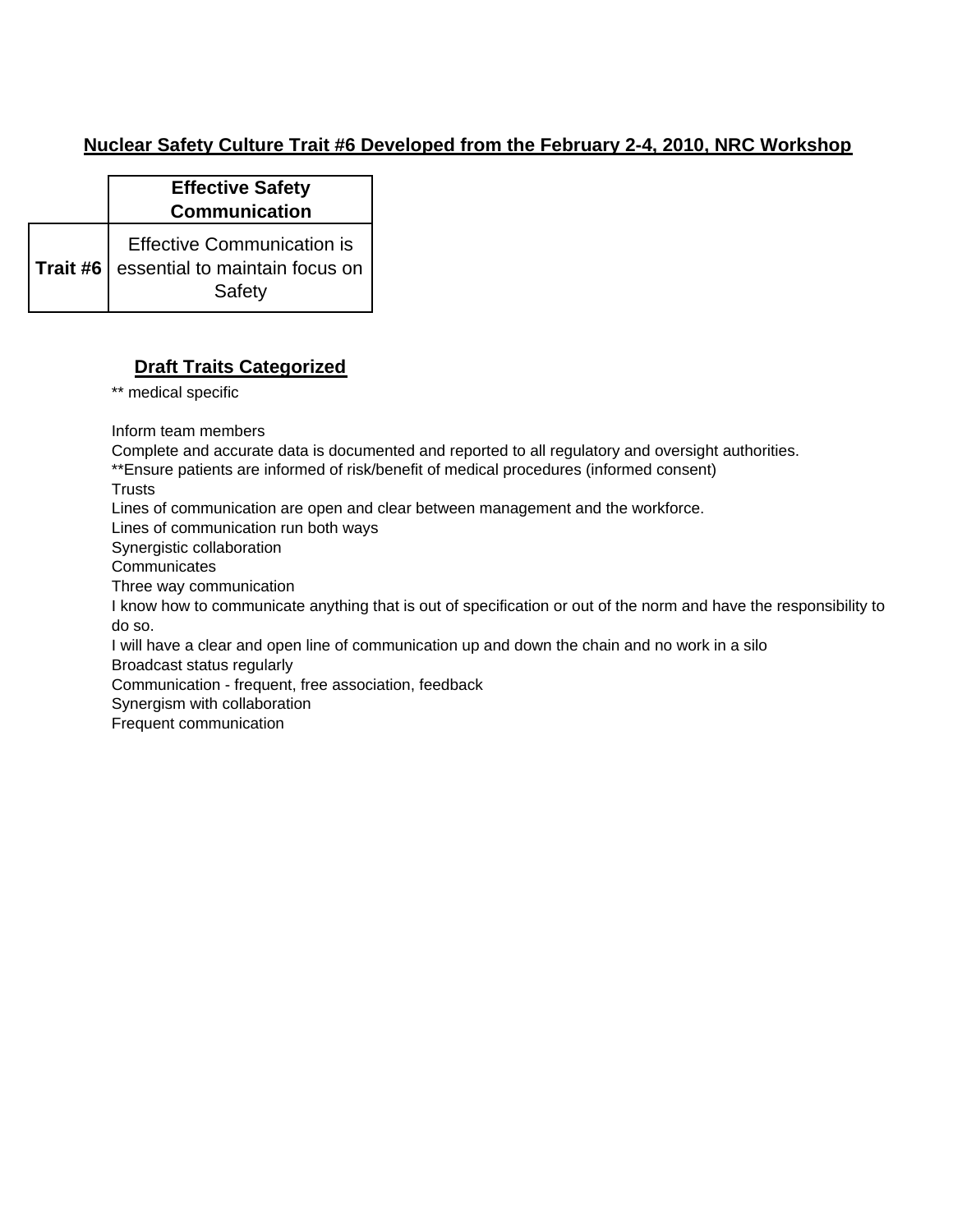## **Nuclear Safety Culture Trait #7 Developed from the February 2-4, 2010, NRC Workshop**

|          | <b>Encouraging Report of Problems</b>                                      |
|----------|----------------------------------------------------------------------------|
| Trait #7 | The organization maintains a safety<br>conscious work environment in which |
|          | personnel feel free to raise concerns                                      |
|          | without fear of retaliation.                                               |

## **Draft Traits Categorized**

Self-reporting of shortcomings Opposing views are encouraged at all levels. (Internal) self assessment is encouraged Trust but verify Questioning attitude Staff receives feedback on their reported concern Peer on peer avenue for dealing with Harassment Intimidation Retaliation Discrimination The organization avoids complacency Alternative avenues for raising concerns (DPO or ADR) are valued and used Voice Concerns Report Incidents/Unexpected Occurrences Employee concern program Workers involved in identifying and correcting deficiencies Willingness to stop work Staff reporting on hazardous/risky situations Safety conscious work environment is fostered Complete transparency Employees receive feedback on problems "It can't happen here" attitude is avoided Early problem identification is encouraged Suggest safety improvements Challenge Status Quo Staff reporting concerns without retribution **Transparency** Active questioning attitude Professional [bravery] integrity and a willingness to bring up problems and issues No shooting of the messenger Awareness, education, training